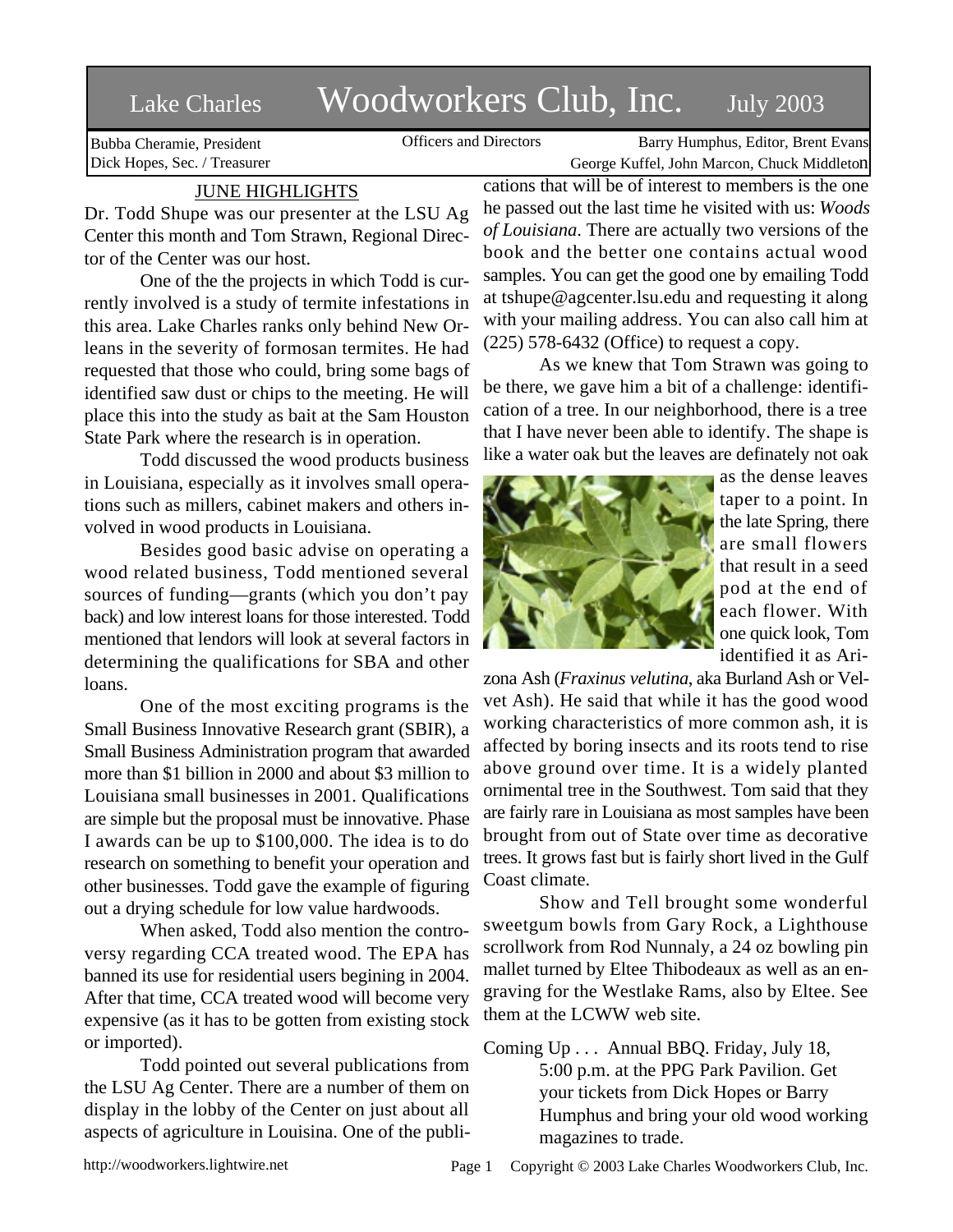## BLOCK PLANES

Of all the hand planes in a shop, the one to reach for most often is your block plane. That's because it's handy for fitting joints, trimming parts and planing a delicate detail. Block planes typically run between 5" and 6-1/2" in length and were originally designed to plane end grain.

Many woodworkers believe that the reason a block plane handles end grain so well is that the blade is at a much lower angle than a standard plane's. True, the blade is much lower (roughly 20 versus 45 degrees for a standard bench plane), but the effective angle is virtually the same. Why? The blade on a block plane is installed bevel up instead of bevel down (as on a standard plane).

When you add the typical 25-degree bevel that's ground onto the blade to the 20-degree blade angle, you end up at 45 degrees. So why does a block plane work better on end grain? First, the lower blade angle allows for a one-handed grip that puts the hand, elbow and shoulder in line-this creates a much more effective thrust. Second, as the bevel is up (and there's no need for a frog), the blade can rest firmly on the bed of the body. So its fully supported virtually all the way up to the cutting edge. This excellent support combined with an efficient stroke, allows a block plane to cleanly sever wood fibers without chatter or tear-out.

There are two main types of block planes available today: a standard block plane and a low-angle block plane. As discussed earlier, the blade on a standard block plane rests on the body at about 20 degrees-this creates an effective angle of 45 degrees.

The blade on a low-angle block plane rests on the bed at about 12 degrees. Combined with a 25-degree bevel, this yields an effective cutting angle of approximately 37 to 38 degrees. You wouldn't think that 12 degrees would make much difference, but it does. A wellsharpened low-angle block plane will generally outperform its higher-angle cousin. A good choice is the Record 60-1/2 or the Stanley 60-1/2 (about 1/4" narrower than the Record). They fit well in both your apron pocket and *Barry Humphus*.your hand.

Since they have no frog to adjust the blade back and forth to open and close the throat opening, some block planes offer an adjustable throat plate. This lets you close the opening for fine cuts, and open it for coarser work. Inexpensive block planes do not have adjustable throats and probably not worth the money. For just a little more, you can pick up a quality block plane that has an adjustable throat. To adjust the opening, loosen the lock knob and pivot the lever to move the plate open or closed.

Another feature to look for in a block plane, in

addition to an adjustable throat, is a depth-adjustment mechanism. You want one that works well and is comfortable. Be sure to take the new plane out of the box before you buy it and try out the depth adjustment. It should work smoothly, easily and be easy to get to.

There are three common grips with a block plane: light, heavy, and reverse. The grip used most is the light grip. The plane nestles in the hand while the fingers wrap around it with the index finger pressing down on the throat plate lock knob. This grip works well for most trimming and fine-tuning work.

Although you don't often use a block plane to remove a lot of wood, a heavier grip comes in handy every now and then. For this grip use two hands to guide the plane. This works especially well when planing end grain, since you want firm pressure to prevent chatter. Just like a Japanese plane, you may find that you have more control over a block plane if you reverse it in your hand. This grip lets you pull the plane instead of pushing it. This is a good grip when chamfering edges or making a final pass on an edge of a workpiece. A hybrid of the heavy and reverse grips is to use both hands to pull the plane. One hand grasps the throat-plate lock knob to pull the plane, while the other hand wraps around the body of the plane in a reverse grip to guide it through the cut. If you skew the plane body slightly, you'll find that this modified grip works extremely well on end grain.

Another variation is to mount the plane upside down in your bench vise. This allows you to trim small peices where you can see them. An interesting version of the block plane is the knuckle-joint plane, introduced by Stanley in 1888. Virtually identical to a Stanley No. 9, these block planes had a longer lever cap screw and a unique hinged lever cap known as the knuckle joint. This plane was designed to provide a more comfortable onehanded grip. If you're fortunate enough to stumble across one at a yard sale or auction (and the price is right), snap it up. For lots more info on old Stanley planes, see http:/ /www.sover.net/~nichael/nlc-wood/stanref-type.html.



Page 2 Lake Charles Woodworkers Club, Inc.